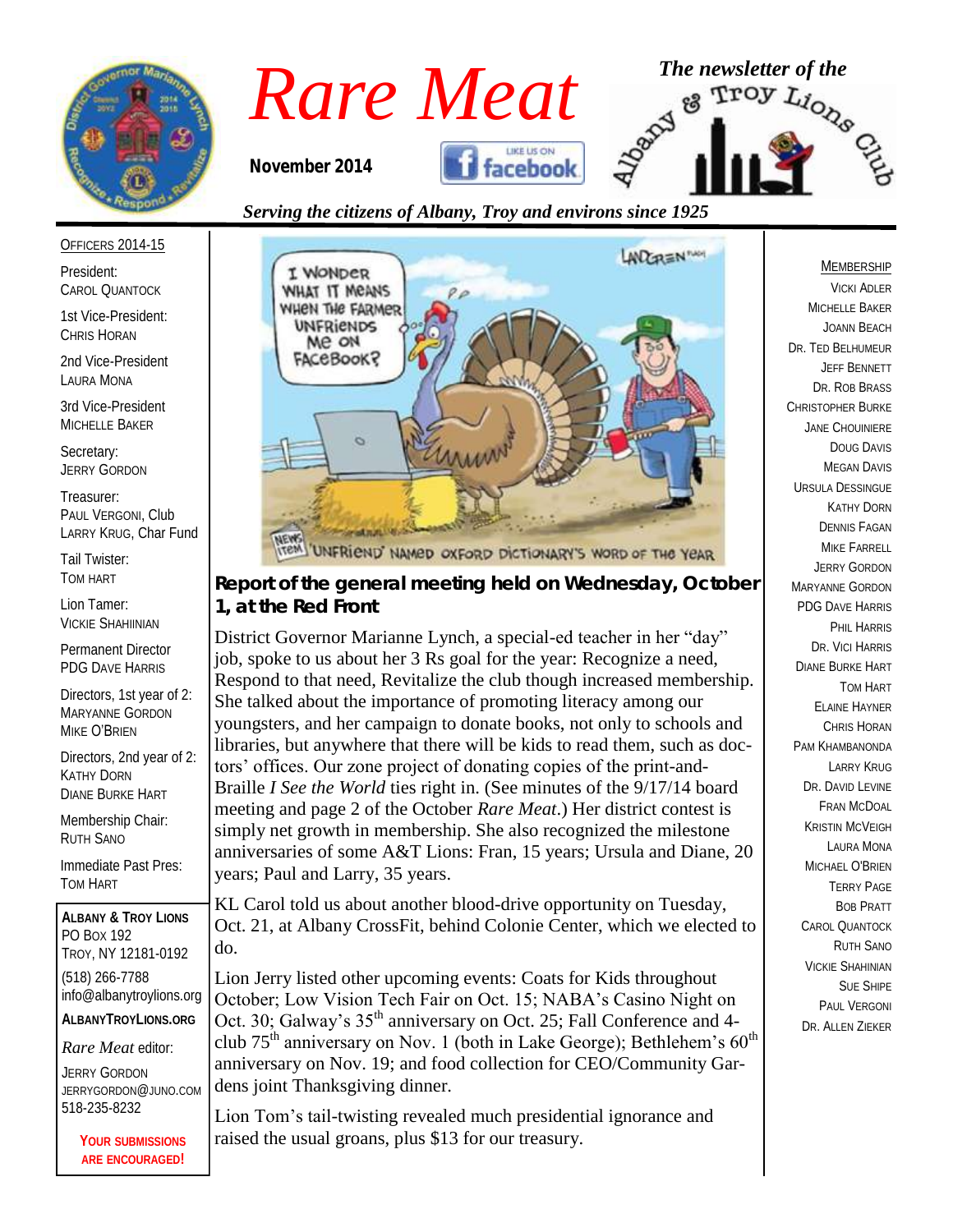*Report of the board meetings held on Wednesday, October 15, at the Route 7 Diner* 

NABA's Low-Vision Tech Fair was today; thanks to Lions Paul, Ursula and Jerry, who worked the three shifts successively. NABA and the Lions agree that St Sophia's is a much better location than Beltrone, where it has been held previously. It has better parking, it's a brighter room, and it has better acoustics for the speakers. Paul felt that our participation was much more beneficial than the last time he worked the show, a few years ago.

We're sponsoring a blood drive on 10/21 at Albany CrossFit. Jerry and Maryanne will work the first shift, and Paul and Laura will do the second.

Lion Jerry found out that we can sell popcorn inside the Atrium at the Victorian Stroll. We voted to do so, and will send a \$50 contribution. We voted to spend up to \$50 for a magnetic sign for the machine.

Opportunities to serve:

 The Coats for Kids team is in place: Carol, Dennis, Doug, Jerry, Larry, Laura, Michelle, Tom and Vickie. Nice to see some new participants this year. The poster that's at each cleaner is on page 6.



 KL Carol had forwarded to the board an e-mail from Stakeholders that described the volunteers they're looking for. Most are in the area of Community Disaster Preparedness, which is not really our focus, as Carol had already pointed out.

 We got a list of volunteer opportunities, listed by month, from Elaine Gerwin of CEO. We will consider each one as its time approaches. For November, we will continue to collect ingredients for their Thanksgiving food packages. On Nov 24 & 25, we can help with the packing and distribution of the packages.

Upcoming events: Oct 25: Galway Lions' 35<sup>th</sup> anniversary. Nov 1: Ft Edward, Glens Falls, Gloversville and Waterford Joint 75<sup>th</sup>; the Gordons and Lion Mike are going, and others should because we sponsored Waterford. Nov 8: Cambridge Lions'  $80^{th}$ . Nov  $19^{th}$ : Bethlehem Lions'  $60^{th}$  (we moved our Nov board meeting to the  $18<sup>th</sup>$  so we could attend this - see page 6).

Lion Maryanne questioned whether we should give an eyeglass voucher to a woman who works at Catholic Charities. She broke her glasses, and her insurance won't pay for new ones for another year. She did complete an application, which shows income of only about \$700/month. We voted that she should get a voucher, and that we have complete faith in Maryanne's judgment on these matters.

Maryanne got a call from a disabled woman who needs help getting her bathroom enlarged. Maryanne told her that wasn't the kind of thing the Lions did, but she would ask at the board meeting for ideas. Someone suggested that the woman call Habitat for Humanity; Maryanne will convey that to her.

We authorized Lion Joann to spend up to \$250 shopping for Vanderhayden.

We will do our seal campaign again this year. The work session will be after the November general meeting.

We voted to donate \$100 to the Brandel-Murphy Youth Foundation.

We discussed the Lions Campaign for Our Communities, a new joint fund-raising initiative for NYS&BLF, Camp Badger and Lions SEE. The objective is for each club to come up with a new fund-raiser specifically for this campaign, ideally to be held in October. 25% of the funds raised would go to each of the three organizations, and the club would keep 25%. We decided that since we're already donating to NYS&BLF and Camp Badger, and have enough trouble coming up with our own fundraisers, that we would pass on participating in this Campaign, at least for now.



# Bring a potential member to a meeting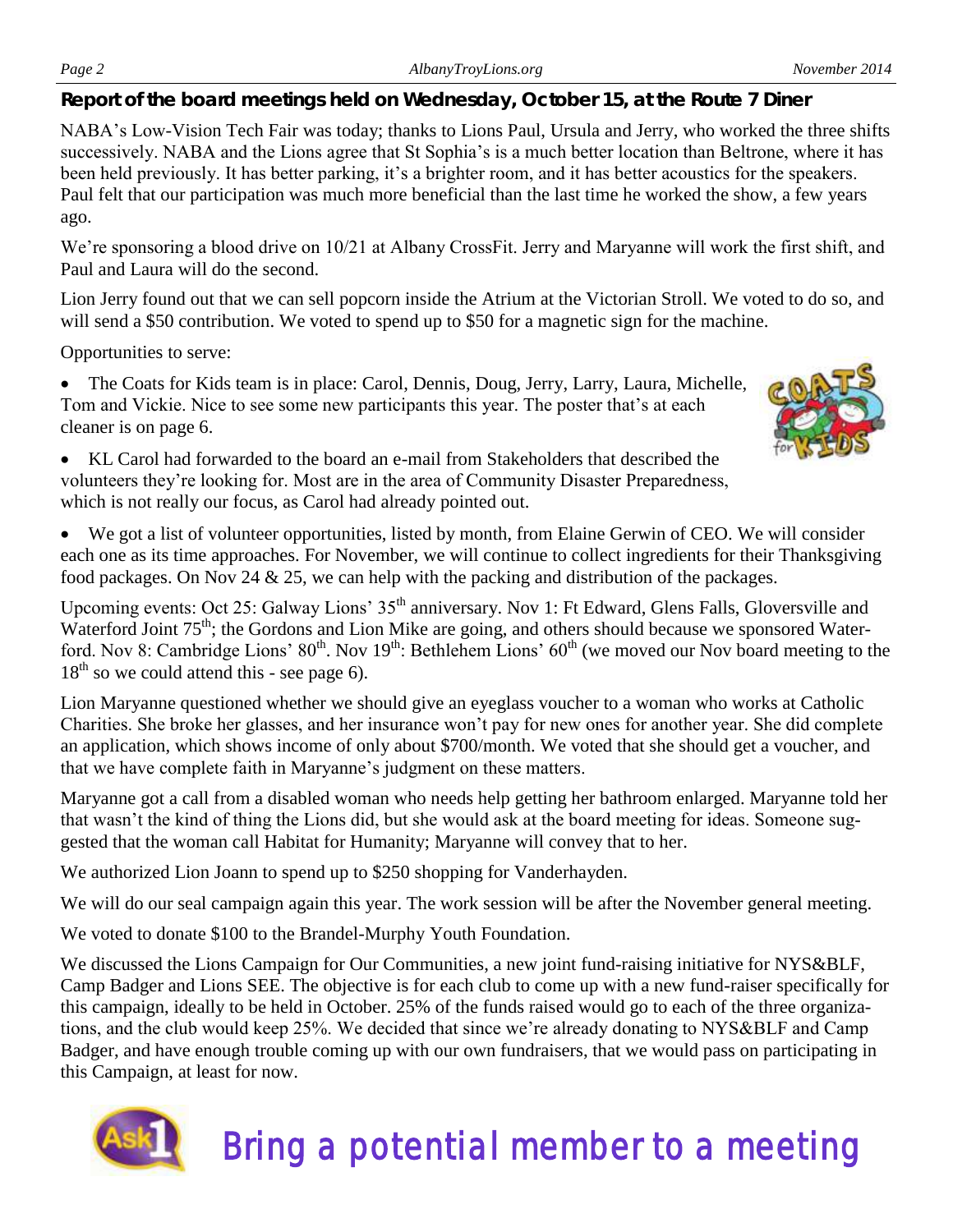#### *Our next meeting ...*

Our next meeting is on **Wednesday, November 5**, at the Red Front. We start the meetings at 6:00 PM, so it would be a good idea to get there by 5:45 to get your dinner order in and socialize for a few minutes before the bell rings. Our speaker will be **Gene Dumlao**, outreach counselor at the NY StateWide Senor Action Counsel. Also speaking briefly will be **Elaine Gerwin** from CEO; she'll tell us about their Thanksgiving dinner program and take whatever food we're donating. *Bring canned gravy, boxed stuffing, elbow macaroni or pie crust mix - see page 6.*

After the meeting, we will hold our annual fold, stuff and stamp party to get our seal campaign mailing out.

## *Board meeting change*

Please note that our **November board meeting** will be on **Tuesday the 18th** instead of our usual 3rd Wednesday. It's at 6 PM at the Route 7 Diner, across from Keeler Motors. Remember that all members are welcome, although only board members can vote. If you've never been to a board meeting, drop in some time to see just how your club is run. We changed the date so we could attend the 60th Anniversary Celebration of one of our zone-mates, the Bethlehem Lions Club; see page 6 for details.

#### *KidSight*

Kathryn always appreciates our help on KidSight vision screenings. There's one in November in our area: **Monday, Nov 17, 9:30 AM** at **TOAST** (Thomas O'Brien Acad of Science & Technology), Lincoln Park, Albany. If you want to help on this one, please let me know. She is also doing five in Schenectady; if you're willing to go there, let me know and I'll get the details.

#### *Hearing Conservation Society*

Most of us have no idea of the fine work that the District 20Y2 Hearing Conservation Society does to help the hard-of-hearing and to educate the public on preventing hearing loss. We're in luck because their next quarterly meeting will be in Troy. All Lions in our district are members of HCS, so go to the meeting and learn about what they do. It's at **7PM** on **Monday, Nov 24**, at the **Center for Independent Living, 15-17 Third St in Downtown Troy** (between Fulton St and Broadway, across from the Atrium).

#### *Low-vision Technology Fair*

NABA held their annual tech fair on **Wednesday, October 15**, at St Sophia's Church on Whitehall Road in Albany. Thanks to Paul Vergoni, Ursula Dessingue and Jerry Gordon for manning our information table. NABA's Cheryl Lawyer coordinated the event; she says, "On behalf of NABA (and personally!), I wanted to thank you again for attending this year's Low Vision Technology show. The numbers are in and they are record-breaking with 216 registered attendees! This is terrific and especially with a new venue…many of the attendees were from different places than in years past. By all indications and feedback received thus far, attendees once again found this event to be very helpful and educational."

We may be participating in a Russell Sage Health Fair on Thursday afternoon, Dec 4. Save the date if you can sit at our table, and watch for further details.

#### *Holiday party…*

Our Holiday Party will be on **Wednesday, Dec 3** at **Valente's** in Watervliet. They always do a nice job for us. Save the date - watch for details.

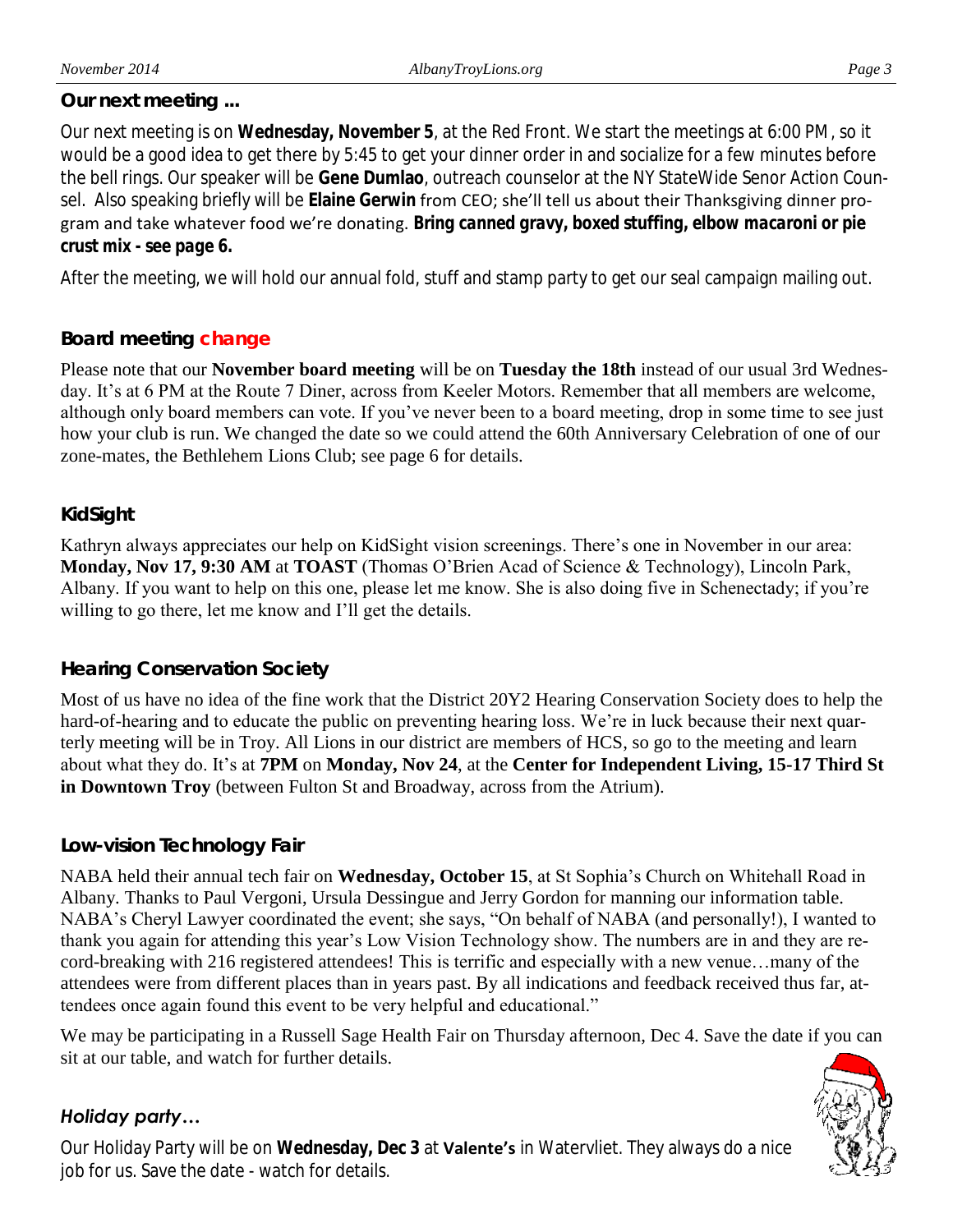#### *Blood Drive*

We sponsored a blood drive on October 21 at Albany CrossFit on Sand Creek Road, behind Colonie Shopping Center. We didn't know until Lions Maryanne & Jerry arrived at 1:00 to start their shift that it was scheduled for 3:00-7:00. When Lion Paul and Laura got there at 3:00, we learned that it wasn't inside the building, but in a "bus" outside. We didn't get the official results in time for publication; I'll try to remember to include them next month.

## *Buying on line…*

If you're planning on making a purchase at amazon.com, do it from

**SMILE.AMAZON.COM** instead. You can specify Lions Clubs International Foundation (LCIF) as your charity of choice, and they'll get 0.5% of your purchase price.

# *On a personal note …*

Glad to hear that Lion **Sue Shipe** is on the mend: "Hi Lion Jerry, I fell in Colonie Center on June 11. Although I fell on my right side, my left side was badly jarred. I've seen four orthopedists and am scheduled for two more. I'm much improved after cortisone injections in my knee and hip, and function is slowly returning. Thanks for asking. As always, please give my regards to everyone!" And as Lion Sue said on Facebook: "So proud of Brian Hart, my hubby. Less than nine months after cardiac bypass surgery he's doing a 5K!"

Lion **Laura Mona** has been awarded the Paul J. Curran Award for Pro Bono Service by the Prisoners' Legal Services of New York. The award is presented annually to a volunteer attorney who most embodies the late Paul Curran's dedication and commitment to providing pro bono legal services to poor and disadvantaged individuals incarcerated in New York State. Knowing Lion Laura's dedication and commitment to Lionism, we can easily understand how she earned this prestigious award.



For the past 15 years, *Swingtime Magazine* ("The region's only good music magazine") has presented an annual Lifetime Achievement Award to someone who has had a significant

impact on the local jazz scene. This has often been a musician (pianists Lee Shaw and Peg Delaney come to mind) but not always (Neil Brown, president emeritus of the Albany Musicians' Union, for example). This year's recipient was a surprised **Jerry Gordon**. His plaque describes him as "... a leader in the jazz community as editor, superfan, administrator and supporter of all good music. He has long served as president of the Swingtime Jazz Society and still maintains his standing as the leading upstate washboard artist."

I didn't have a current picture of anyone with a lion, so here's our grand-daughter

Anna (aka Princess Elsa) with her friend Wyatt.





**Learn about centennial events at LIONS100.ORG**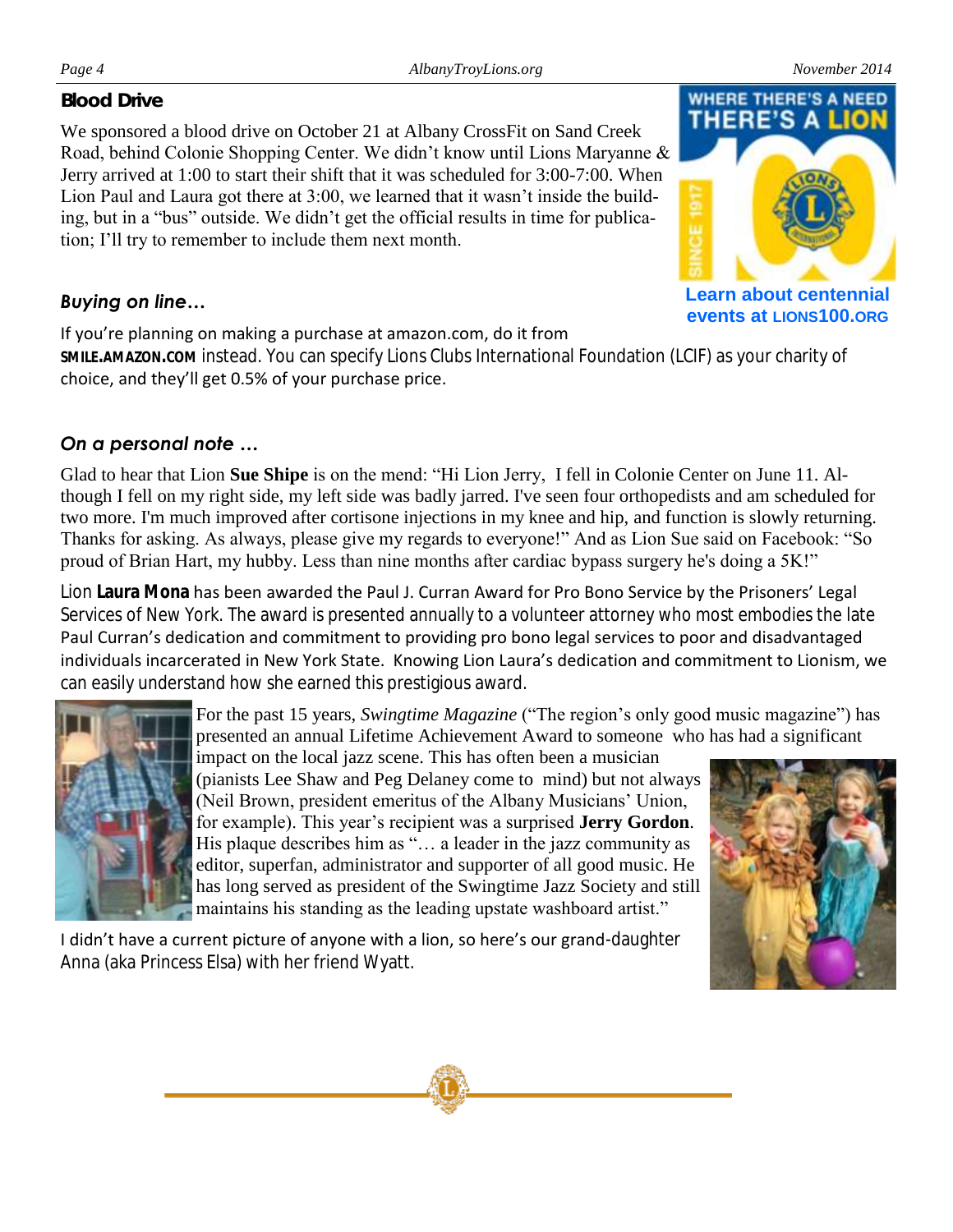## *Happy Birthday!*

Happy **November** birthday to these A&T Lions:

5th - Ursula Dessingue 25th - Jane Chouiniere 27th - Mike O'Brien



#### *Happy Anniversary!*

Happy Lions Anniversary to these **November** inductees:

Megan Davis - 1 year Dennis Fagan - 8 years Carol Quantock - 14 years

| November 2014 |                                               |                                                    |                                               |                           |        |                                      |
|---------------|-----------------------------------------------|----------------------------------------------------|-----------------------------------------------|---------------------------|--------|--------------------------------------|
| Sunday        | Monday                                        | Tuesday                                            | Wednesday                                     | Thursday                  | Friday | Saturday                             |
|               |                                               |                                                    |                                               |                           |        | Fall conf.<br>Joint 75th<br>anniv    |
|               | 3                                             | 4                                                  | 5<br>6pm: Meeting<br>at Red Front;<br>see p 3 | 6                         | 7      | 8                                    |
| $\circ$       | 10                                            | 11<br>Veterans Day                                 | 12                                            | 13                        | 14     | 15                                   |
| 16            | 17<br>KidSight<br>screening;<br>see p 3       | 18<br>6pm: Board<br>meeting; see<br>p <sub>3</sub> | 19<br>Beth LC 60m<br>anniversary;<br>see p 6  | 20                        | 21     | 22                                   |
| 23            | 24<br>7pm: HCS<br>meeting in<br>Troy; see p 3 | 25                                                 | 26                                            | 27<br>Thanksgiving<br>Day | 28     | 29                                   |
| 30            |                                               | 2                                                  | 3<br><b>Hollday party</b>                     | 4<br>Sage Health<br>Fair? | 6      | 7<br>Victorian<br>Stroll<br>tomorrow |

**For other events around the district, visit 20Y2Lions.org**



**It's all about teamwork**

Visit your club's web site: **ALBANYTROYLIONS.ORG**, your district web site: **20Y2LIONS.ORG**, International's web site: **LIONSCLUBS.ORG**, and LCI's centennial site: **LIONS100.ORG.**